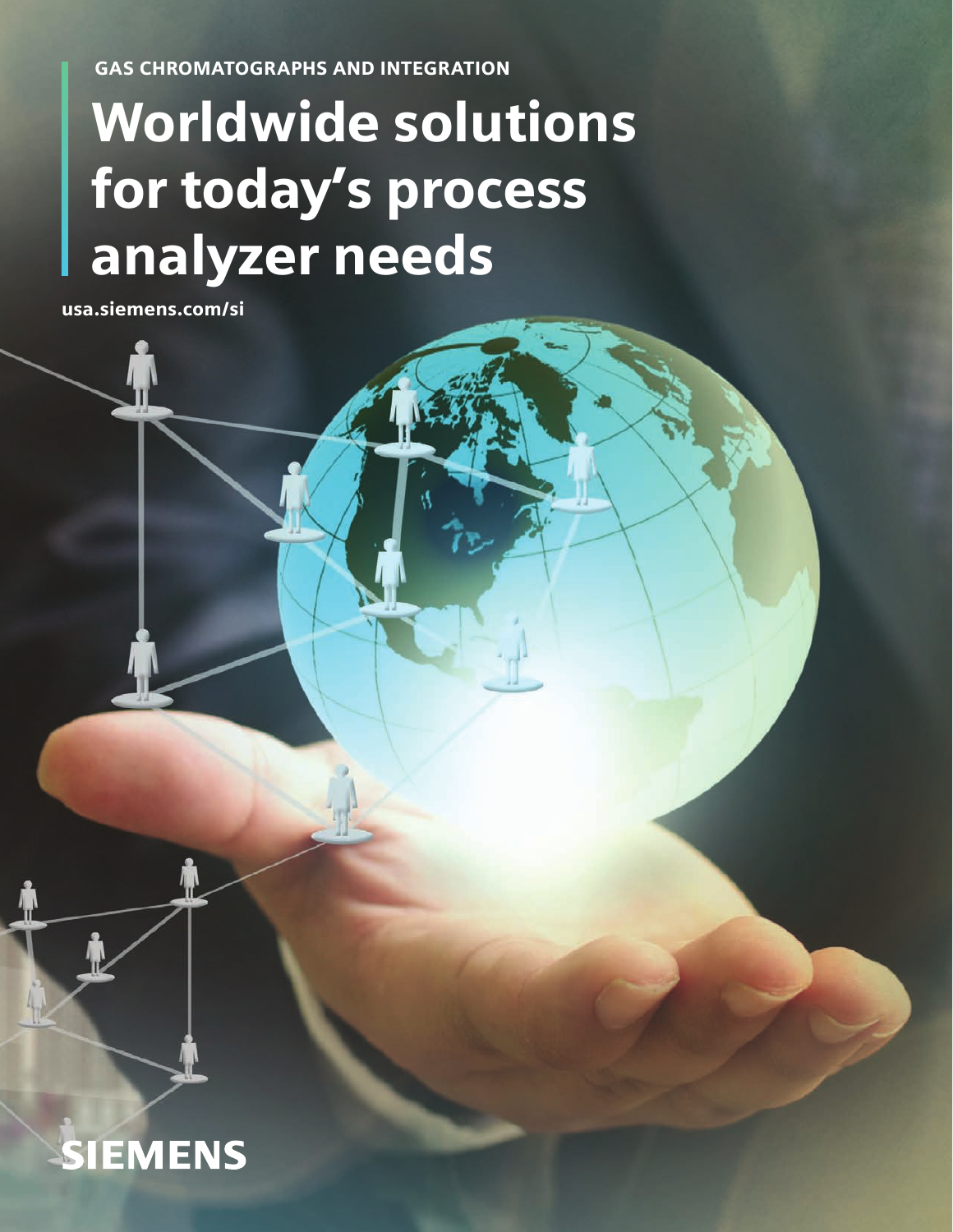

# **Today's project challenge**

#### Doing more with fewer resources

You face real challenges specifying, shelters, utilities, communications, safety systems, commissioning, and operating analytical measurement systems in today's process plant. Now you've got more than just the process to measure. The job also includes air, water, and by-products that once were not considered worth measuring. Worldwide competition also means fewer resources are available to you.

You're asked to do more with less – tighter deadlines, more stringent specifications, and more thorough documentation – but without the ability to take on additional personnel to help you get the job done.

#### We can help

Siemens helps you do more by offering integrated analytical measurement systems that are complete, engineered solutions from process origination to process return (pipe-to-pipe including engineering, shelters and installation, startup, and commissioning services).

We simplify your project by taking responsibility for every step – from conception to commissioning and eliminating the coordination and communication aggravations of dealing with multiple suppliers.

We make your project successful by doing what matters most, delivering key objectives on time, on budget – and with no surprises.

#### The Siemens advantage

With Siemens, you gain access to a unique blend of analytical expertise, systems integration process knowledge, the process knowledge, and the proven ability to manage all phases of a project from conception through commissioning.

We have over one thousand employees that are ready to help our process industry customers meet their system integration objectives. Our objective is in line with yours – to provide an integrated measurement system that will deliver accurate, reliable measurements with the lowest overall cost of ownership.

## **The Siemens solution to project needs**

#### Project management know-how

A Siemens project manager is your single point of communications and responsibility.

Our project managers manage experienced teams of experienced project engineers, designers, and analytical instrumentation specialists. This team creates a blend of process analytics and process plant experience providing you with a support team that evaluates your project from your point of view.

Your entire project – analyzers, sample systems, shelters, subsystems, third-party equipment, and presentation of the data – is handled by our project manager through to its successful completion.

#### Analytical expertise

Tens of thousands of Siemens analyzers are in service worldwide today. The reputation for reliability that our analyzers have achieved is no accident.

This reputation has been earned over decades through "sweating the details" in sample runs and conditioning techniques, materials selection, and area classification requirements. All are a factor in producing an integrated measurement system that can deliver the performance you demand at startup and throughout its lifecycle.

In summary, we know how to do it right the first time – and that means fewer hassles for you.

#### Hardware flexibility

Siemens analyzers include a wide variety of analytical measurement technologies and can perform. However, when the customer prefers a different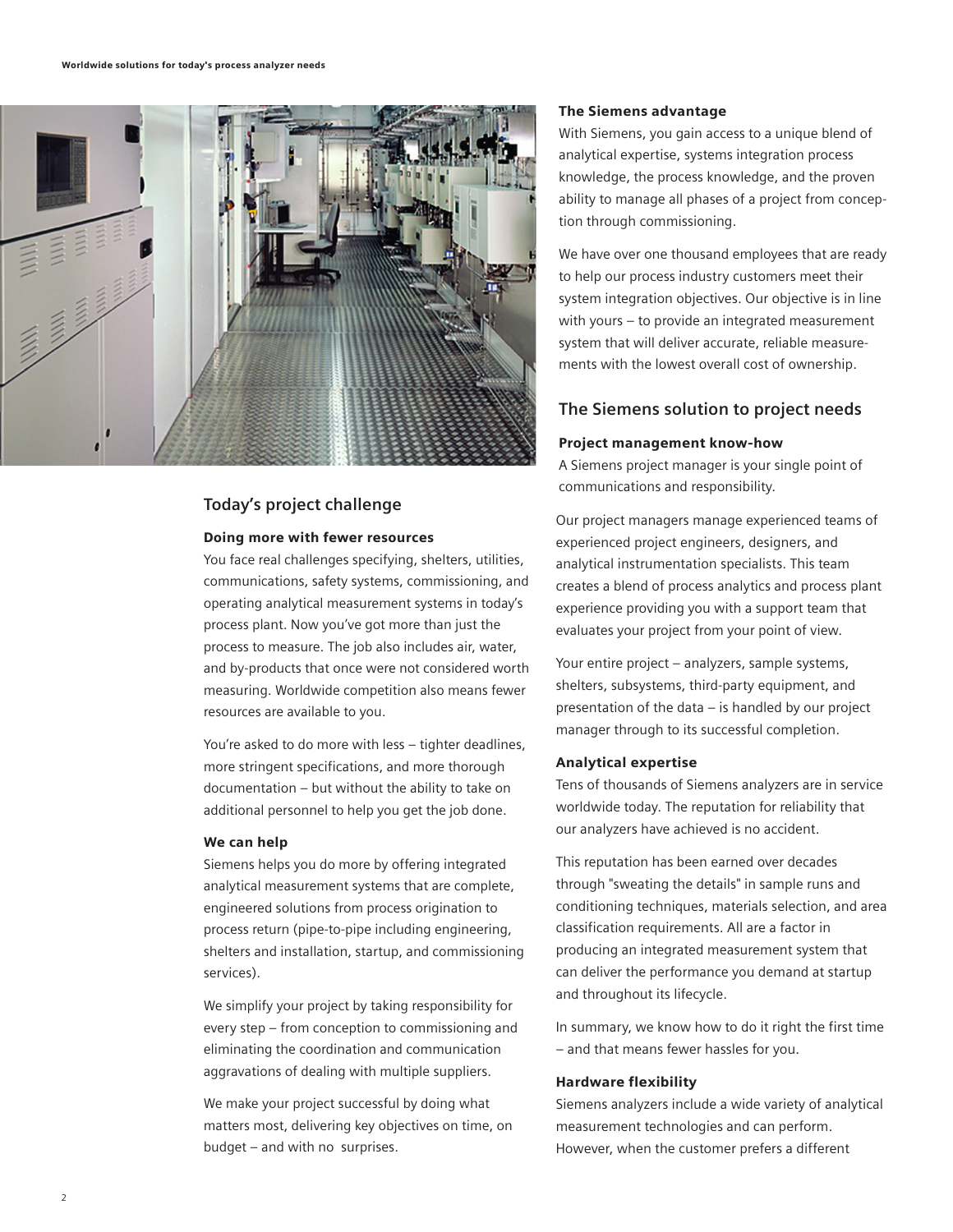brand or when the measurement requirements cannot be met with our own equipment, we will specify, purchase, package, run-out, and commission any third-party equipment. Our single-source supplier concept goes beyond just delivery – we also service and warranty those systems provided by third-party suppliers.



Siemens knows that communication of analytical data is important; we have experience with interfaces to numerous distributed control systems, computer systems, and Data Acquisition Systems (DAS). Our experienced project engineers capably handle special applications requiring auto calibration, reporting, alarming, and other.

#### Worldwide systems integration

Siemens has installed analyzers for over thirty years. We've learned that a properly engineered shelter is more than just a place to keep the equipment dry. Its long-term performance is vital to ensuring sustained accuracy and reliability from equipment inside.

We have experience in constructing all sizes and types of shelters including metal, concrete, and fiberglass. We supply you with a fully integrated measurement system.

#### The Siemens approach to systems integration

It is important to thoroughly understand the requirements of the customer's personnel who will "own" the measurements. We interface with the customer to survey and define project requirements and develop a preliminary engineering estimate.

#### Justification

We then determine the return on the project's investment and submit it for customer approval.

#### System design

We form a project team which is led by a project manager. The project team, under the leadership of the project manager, completes specifications for all hardware, engineering, and design concepts. They also prepare quote requests for all third-party equipment, if required.

#### Equipment procurement

The project team places orders for all equipment from outside suppliers. They begin staging in-house items for immediate integration with purchased equipment in the analyzer shelters.

#### Assembly/Integration

The project team assembles the entire measurement system. They check equipment interconnects, networking, and validate reporting systems.

#### Inspection/Acceptance

With all equipment installed, the project team tests the integrated system as a complete package in a controlled environment. Before shipment, the customer accepts the project and approves it for delivery.

#### Field installation

The project team moves the system to the plant site for installation. They connect all utilities and sample lines and terminate all field wiring. Service personnel review the complete installation, and qualified service personnel commission the analyzers and validate the integrity of the sample system, calibrate the analyzers, and verify data that will be available to the customer's control system. The project team then turns over the system to the customer for online operation.